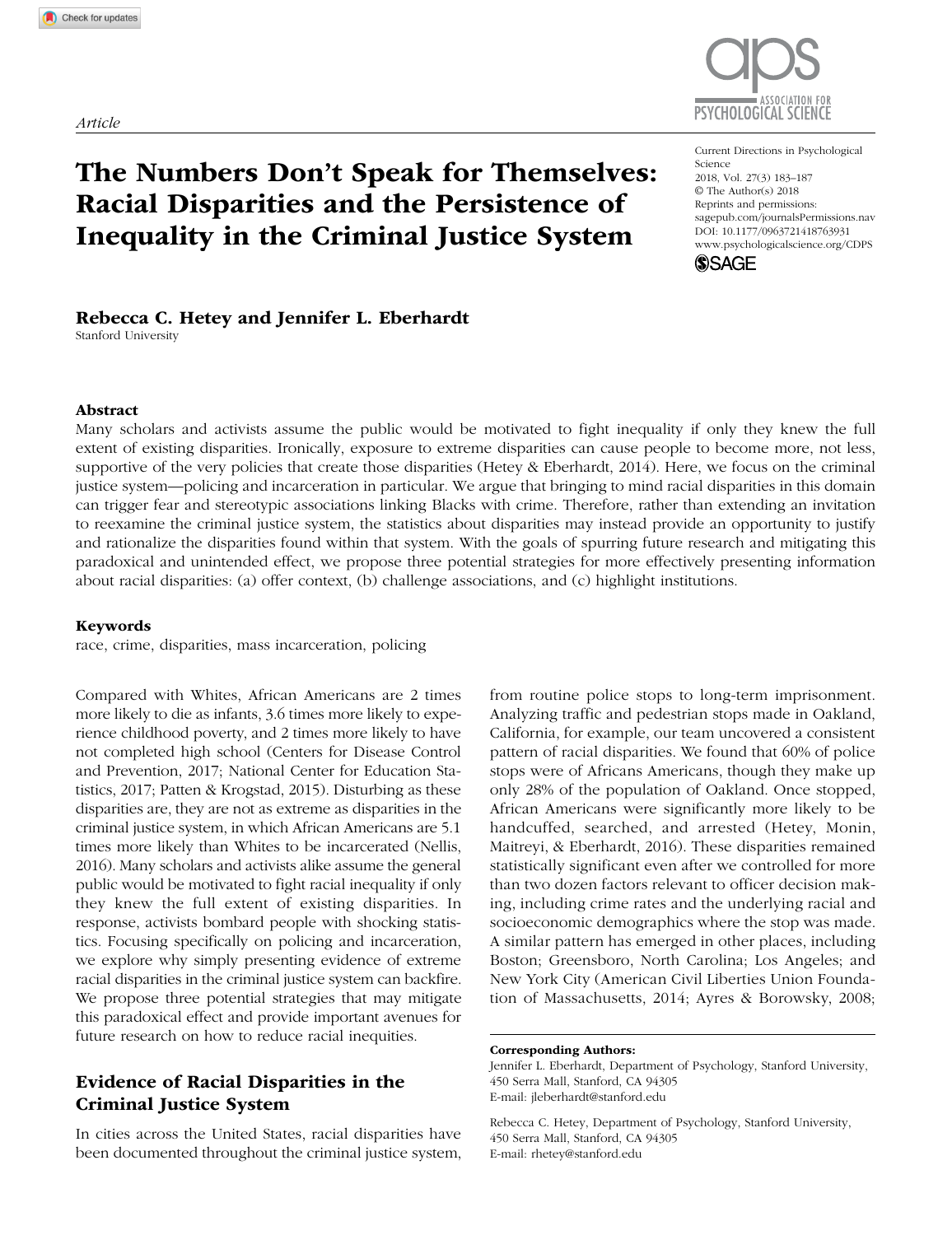Dunn, 2013; Goel, Rao, & Shroff, 2016; LaFraniere & Lehren, 2015).

Blacks feel they are treated with less respect than Whites during these routine stops (Epp, Maynard-Moody, & Haider-Markel, 2014). Using footage from officers' body-worn cameras, our team developed computational linguistic methods to analyze the respectfulness of the language that police officers used with White and Black community members during traffic stops in Oakland. We found that officers' language was less respectful when directed at Blacks than when directed at Whites, even after controlling for factors such as the race of the officer, the severity of the infraction, the location of the stop, and the outcome of the stop (Voigt et al., 2017).

In incarceration as well there are striking racial disparities. Though only 13% of the U.S. population, African Americans make up nearly 40% of the nation's inmates (Guerino, Harrison, & Sabol, 2012; U.S. Census Bureau, 2011). Black men are incarcerated in state or federal prison at a rate 6 times that of White men (Carson, 2014). During their lifetime, 1 in 3 African American males can expect to be imprisoned compared with 1 in 17 White males (Bonczar, 2003).

## Do the Numbers Speak for Themselves?

People trying to motivate social change frequently expose the public to grim statistics revealing gross racial disparities. Ironically, researchers have found that being presented with evidence of extreme racial disparities in the criminal justice system can cause the public to become more, not less, supportive of the punitive criminal justice policies that produce those disparities. When White participants were informed about racial disparities in executions, 52% strongly favored the death penalty compared with 36% in a baseline condition (Peffley & Hurwitz, 2007). In another study, we exposed White California voters to more or less extreme racial disparities in the prison population by having them view a set of photographs of incarcerated people that showed either a higher (45%) or lower (25%) percentage of Black inmates (Hetey & Eberhardt, 2014). When the prison population was "more Black," voters became significantly less likely to sign a real petition aimed at lessening the severity of California's harsh three-strikes law. At the time we conducted the study, California had the harshest three-strikes law in the nation—a person with two prior felony convictions could receive a life sentence for stealing a dollar in loose change from a parked car. When we described California's three-strikes law and presented participants with a prison population that was less Black, 52% of them signed the petition compared with only 27% in the more-Black condition.

Similarly, when White New York City residents read that New York's prison population was 60% Black, compared with 40% Black, they became less likely to report that they would sign a petition to end New York City's stop-and-frisk policy. The study was run at a time when the number of Blacks detained by the New York Police Department was dropping from a recent all-time high. When exposed to a more-Black prison population, only 12% of participants said they would sign the petition, compared with 33% of participants exposed to a less-Black prison population. Taken together, these studies suggest that informing White Americans of racially disproportionate incarceration may paradoxically bolster support for the very policies that perpetuate those disparities.

These experiments were conducted with White participants. While an open question, it is unlikely that exposure to evidence of disparities has the same potential to backfire with people from other racial backgrounds. People of color, and African Americans in particular, are more likely than Whites to have direct experience with, perceive, and engage in discussions about racial inequality and discrimination. According to a national Pew Research Center (2016) survey, 71% of Blacks reported having personally experienced discrimination or having been treated unfairly because of their race or ethnicity, compared with 30% of Whites. By wide margins, Black respondents were more likely than White respondents to say Blacks are treated less fairly across a wide variety of settings, including the criminal justice system. Eighty-four percent of Blacks, compared with 50% of Whites, say Blacks are treated less fairly in dealing with the police. Indeed, 18% of Black Americans say they have been unfairly stopped by the police over the past year, compared with 3% of Whites.

In the absence of direct experience and engagement with racial inequality, one reason disparities do not speak for themselves is because there is more than one interpretation of what those differences reveal. To some people, the disparities in police stops and incarceration are so extreme they can be interpreted only as signs of systemic racial bias (e.g., Alexander, 2010). An alternative interpretation is that members of particular racial groups must be doing something—namely committing crime—to capture the attention of police and be imprisoned at higher rates (e.g., B. Adams, 2016). By focusing on group traits, the possibility that structural bias is at play in creating disparities falls out of view. Furthermore, research shows that White Americans are susceptible to denying claims of bias (G. Adams, Tormala, & O'Brien, 2006), in part to preserve views of the world as fair and meritocratic—views that can blind Whites to racial inequality and the role of institutional practices that harm minorities (O'Brien et al., 2009).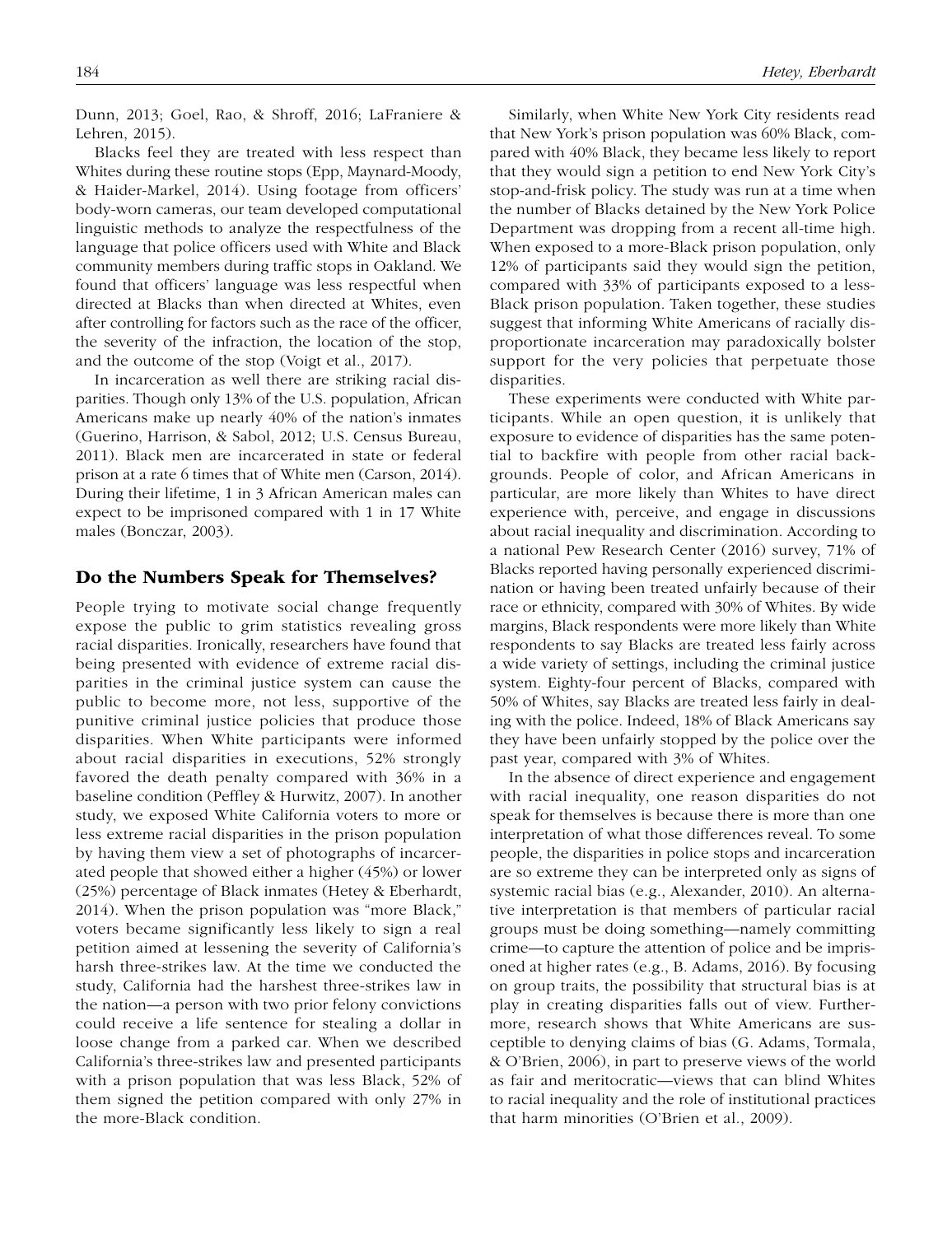Fear and stereotypic associations also contribute. Indeed, we found that when Whites were exposed to a "Blacker" prison population, they became significantly more fearful of crime, which, in turn, increased their support of punitive crime policies (Hetey & Eberhardt, 2014). Evidence of racial disparities in the criminal justice system, then, may activate implicit stereotypical associations linking Blackness with crime, violence, threat, and aggression (Correll, Park, Judd, & Wittenbrink, 2002; Eberhardt, Goff, Purdie, & Davies, 2004; Payne, 2001; Richeson & Trawalter, 2008). If learning that Black men are 6 times more likely than White men to be imprisoned triggers the stereotype that Blacks are criminals and criminals are Black, then such information is no longer concerning on its face. Rather, it becomes expected or even justifiable. Motivated to maintain the status quo, people take evidence of what is (such as the overrepresentation of Blacks in prison) and justify it as how things should be (Kay et al., 2009).

## What Should We Do?

Given these ironic effects and what we know more generally about people's use of information to support what they already believe or expect (Darley & Gross, 1983; Nickerson, 1998), what should people working for social change do? We propose three potential strategies that may mitigate the unintended consequences of exposing Whites to evidence of racial inequalities: (a) offer context, (b) challenge associations, and (c) highlight institutions.

## *Offer context*

Future research should test whether a more effective way to frame inequality might be to present information about disparities alongside a description of how those disparities came to be. To contextualize is to convey that racial disparities are not natural or due to fixed stereotypical traits. Civil rights activists are aware of the history of racial disparities and the larger forces and processes by which these disparities are maintained, yet that history is not always highlighted in the messages aimed at the broader public. Stripped of context, stand-alone statistics may simply be used as "evidence" of the stereotype that Blacks are prone to criminality. Rather than leading the public to examine the systemic forces involved, decontextualized information about racial inequality can lead people to engage in defensive processes that instead blame the victim (Kaiser & Miller, 2003) while protecting the self and the status quo (G. Adams et al., 2006; Lowery, Knowles & Unzueta, 2007).

#### *Challenge associations*

Exposure to information about racial disparities in the criminal justice system may activate and strengthen implicit associations linking Blacks with crime, violence, threat, and aggression. Black Americans surely feel the effects of these stereotypical associations: Nearly half of Blacks (47%) say someone in the past year has acted as if they were suspicious of them (Pew Research Center, 2016). More research should investigate the consequences of educating the public about implicit bias and illustrating how implicit associations linking Blacks with crime can profoundly affect our perceptions, decision making, and actions without conscious awareness or malicious intention. Our team has created an intervention to educate people on implicit bias and where it comes from, how it operates, and how it can be challenged. We are currently rolling out this training to law enforcement agencies across California. Preliminary results suggest the training is effective in increasing knowledge of implicit bias, and most encouragingly, it leads law enforcement personnel to desire better relations with the community, to have more sympathy for community members, and to be more likely to believe they personally can make a difference (Stanford SPARQ & California Department of Justice, 2016).

#### *Highlight institutions*

Another contributing factor to the perpetuation of inequality is the tendency to prioritize the role of individuals over institutions. We, as a field, are guilty of this. Adams and colleagues describe how "as *psychologists*, social psychologists tend to understand their task to be the study of individual experience . . . [suggesting] a *standard approach* to racism as a problem of biased individuals rather than a systemic force embedded in American society" (G. Adams, Edkins, Lacka, Pickett, & Cheryan, 2008, p. 350, emphasis in original). This conception or portrayal of inequality as an individual rather than systemic—phenomenon can blind White Americans to racism and can guide policy attitudes and preferences in ways that perpetuate racial disparities. The individualistic portrayal is problematic because institutions and systems greatly contribute to reinforcing and reproducing inequality. In the criminal justice system, numerous distinct actors must be endowed by the system with the power to investigate, arrest, charge, prosecute, judge, sentence, and deprive people of their freedom, if not their lives.

In the abstract, it can be difficult to conceptualize of vast systems and institutions. Lived experience grounds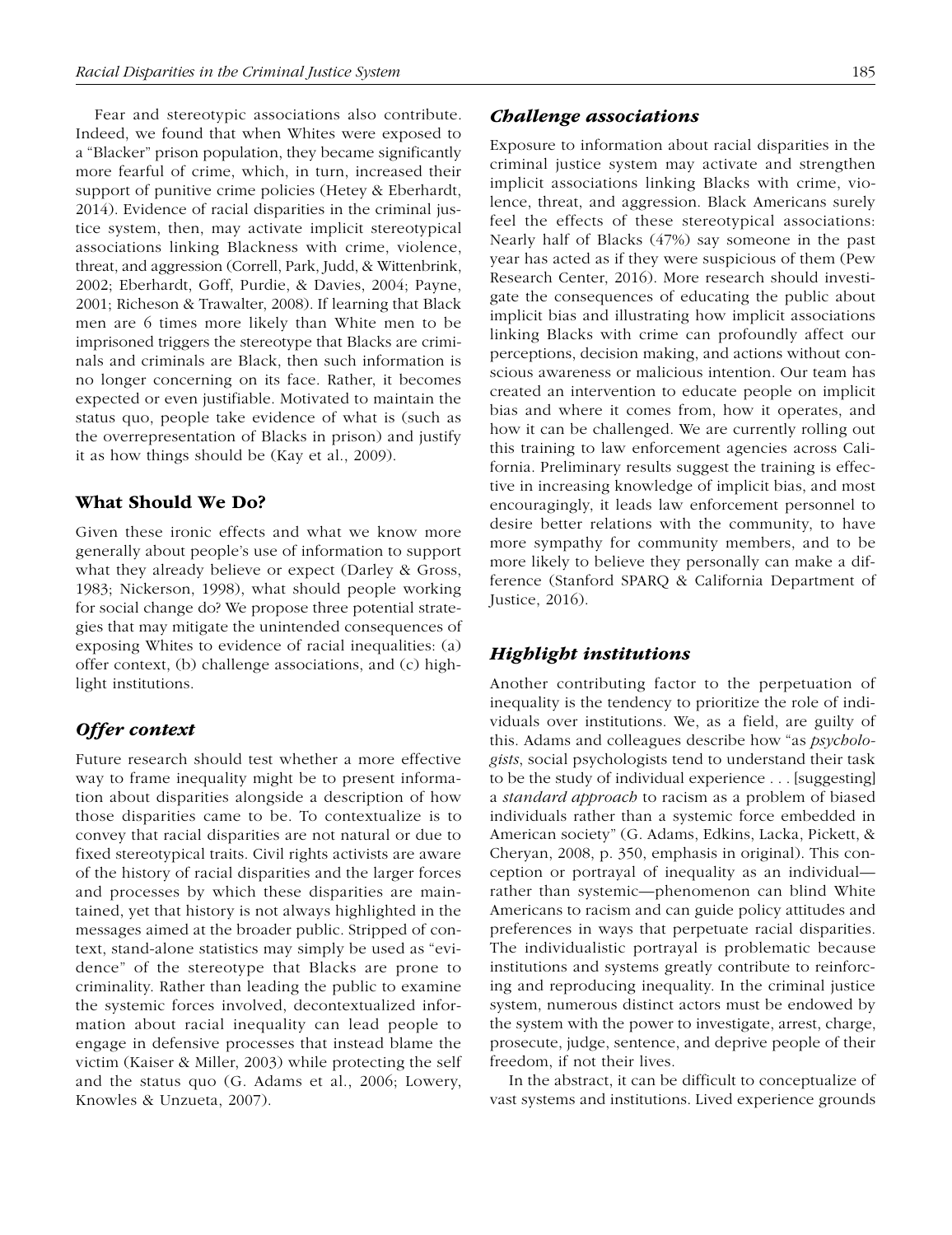an understanding and recognition of structural racism. African Americans who say they have personally experienced discrimination are equally divided over whether institutional racism or individual prejudice is the bigger problem for Black people today (44% each; Pew Research Center, 2016). African Americans who say they have never experienced discrimination, however, are nearly twice as likely to see individual racism as the bigger problem (59% vs. 32%). This lack of personal experience might explain why 70% of Whites in the same survey point to individual prejudice as the bigger problem, compared with only 19% of Whites who believe racism built into laws and institutions is the bigger problem. Awareness of the power of institutions can be taught. Tutorials about structural or sociocultural racism have been shown to decrease the extent to which White Americans define racism in terms of individual biases, increase perceptions and acknowledgment of systemic racism, and increase endorsement of policies designed to promote equality (G. Adams et al., 2008).

One specific way to highlight the role of institutions in perpetuating inequality may be to demonstrate how disparities can be attenuated by changing policy. Racial disparities in the use of consent searches (LaFraniere & Lehren, 2015; Palomino, 2016), for instance, have led to policy changes that mandate officers to obtain written consent or explicitly tell community members they have the right to deny an officer's request to search them (LaFraniere, 2016). In Oakland, this policy change led to a massive reduction in consent searches without increasing crime. As another example, consensus to end mass incarceration has been building. Over 100 of the nation's police chiefs and law enforcement officials joined together to call for a reduction in incarceration rates and the end of certain "tough-on-crime" policies (Williams, 2015). States including Texas, New York, Georgia, and California have eased minimum sentencing and repeat offender laws. The result has been a reduction in both incarceration and crime (Chettiar, 2015), thus illustrating the role of laws and policies to actively shape, rather than passively respond to, crime and punishment.

### Conclusion

To make the most meaningful change, we as social psychologists need to become more willing to intervene, not only with individuals but also by working to understand and change institutions, policies, and practices. Such a broader view could only enrich our science.

#### Recommended Reading

Adams, G., Edkins, V., Lacka, D., Pickett, K. M., & Cheryan, S. (2008). (See References). An article illustrating that the standard portrayal of racism in social psychology is as an individual prejudice but that, as the authors show, an awareness of structural or sociocultural racism can be taught.

- Eberhardt, J. L., Goff, P. A., Purdie, V. J., & Davies, P. G. (2004). (See References). A series of studies showing that stereotypical associations linking Blacks and crime are bidirectional and can act as visual tuning devices; for instance, exposure to Black faces facilitates the detection of weapons and activating the concept of crime creates an attentional bias toward Black faces.
- Hetey, R. C., & Eberhardt, J. L. (2014). (See References). Two experiments showing that exposure to extreme disparities can cause people to become more, not less, supportive of the very policies that create those disparities.
- Peffley, M., & Hurwitz, J. (2007). (See References). An article showing how informing Whites about racial disparities in executions bolsters support of the death penalty.
- Western, B. (2006). *Punishment and inequality in America*. New York, NY: Russell Sage Foundation. An exploration of the scope and consequences of mass incarceration in America, in particular the role of imprisonment in exacerbating inequality.

### Declaration of Conflicting Interests

The author(s) declared that there were no conflicts of interest with respect to the authorship or the publication of this article.

### References

- Adams, B. (2016, July 11). CNN panel blows up after guest suggests Blacks are prone to crime. *Washington Examiner*. Retrieved from [http://www.washingtonexaminer.com/](http://www.washingtonexaminer.com/cnn-panel-blows-up-after-guest-suggests-blacks-are-prone-to-crime/article/2596167) [cnn-panel-blows-up-after-guest-suggests-blacks-are](http://www.washingtonexaminer.com/cnn-panel-blows-up-after-guest-suggests-blacks-are-prone-to-crime/article/2596167)[prone-to-crime/article/2596167](http://www.washingtonexaminer.com/cnn-panel-blows-up-after-guest-suggests-blacks-are-prone-to-crime/article/2596167)
- Adams, G., Edkins, V., Lacka, D., Pickett, K. M., & Cheryan, S. (2008). Teaching about racism: Pernicious implications of the standard portrayal. *Basic and Applied Social Psychology*, *30*, 349–361.
- Adams, G., Tormala, T. T., & O'Brien, L. T. (2006). The effect of self-affirmation on perception of racism. *Journal of Experimental Social Psychology*, *42*, 616–626.
- Alexander, M. (2010). *The new Jim Crow: Mass incarceration in the age of colorblindness*. New York, NY: The New Press.
- American Civil Liberties Union Foundation of Massachusetts. (2014). *Black, brown and targeted: A report on Boston Police Department street encounters from 2007–2010*. Retrieved from [https://aclum.org/wp-content/uploads/2015/06/](https://aclum.org/wp-content/uploads/2015/06/reports-black-brown-and-targeted.pdf) [reports-black-brown-and-targeted.pdf](https://aclum.org/wp-content/uploads/2015/06/reports-black-brown-and-targeted.pdf)
- Ayres, I., & Borowsky, J. (2008). *A study of racially disparate outcomes in the Los Angeles Police Department*. Retrieved from [https://www.aclusocal.org/sites/default/files/wp](https://www.aclusocal.org/sites/default/files/wp-content/uploads/2015/09/11837125-LAPD-Racial-Profiling-Report-ACLU.pdf)[content/uploads/2015/09/11837125-LAPD-Racial-Profiling-](https://www.aclusocal.org/sites/default/files/wp-content/uploads/2015/09/11837125-LAPD-Racial-Profiling-Report-ACLU.pdf)[Report-ACLU.pdf](https://www.aclusocal.org/sites/default/files/wp-content/uploads/2015/09/11837125-LAPD-Racial-Profiling-Report-ACLU.pdf)
- Bonczar, T. P. (2003). Prevalence of imprisonment in the U.S. population, 1974-2001. *Bureau of Justice Statistics*. Retrieved from <https://www.bjs.gov/content/pub/pdf/piusp01.pdf>
- Carson, E. A. (2014). Prisoners in 2013. *Bureau of Justice Statistics*. Retrieved from [https://www.bjs.gov/content/](https://www.bjs.gov/content/pub/pdf/p13.pdf) [pub/pdf/p13.pdf](https://www.bjs.gov/content/pub/pdf/p13.pdf)